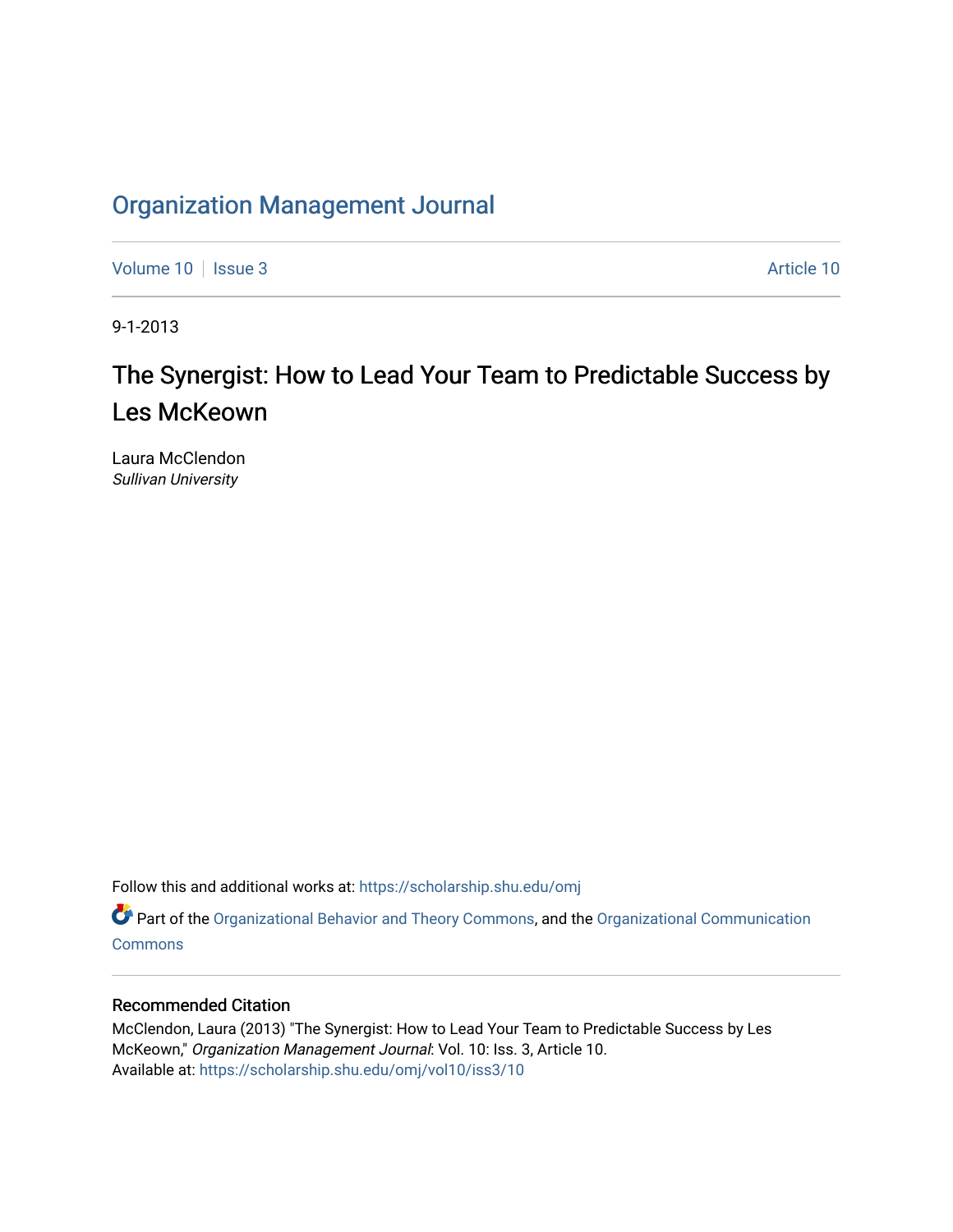

# *The Synergist: How to Lead Your Team to Predictable Success* **by Les McKeown**

**Laura McClendon<sup>1</sup>**

<sup>1</sup>*College of Business, Sullivan University, Louisville, Kentucky, USA*

Written in the same narrative version as the classic business novel *The Goal* (Goldratt & Cox, 1992), *The Synergist* deftly navigates the world of style conflict within an organization and provides explanations and assessments on how to become "the synergist," the uniting force behind any successful group undertaking. As McKeown notes, the interactions among individuals are what constitute the bridge between the organization's vision and the day-to-day actions that strive toward that vision. Presenting in a hypothetical case-study format, the author seamlessly transitions from identifying each style type (Part I) to explaining the synergist's role (Part II) to implementing the recommended tools and effectively leading the team (Part III). Given today's organizations' inclinations toward interorganizational teams and groups, a keen understanding of the underlying composition of teams provides a valuable roadmap for avoiding the inevitable group gridlock.

### **PART I: THE UNSTABLE TRIANGLE**

Here we are introduced to the three natural group styles: the visionary, the operator, and the processor. McKeown does an excellent job of humanizing these initially vague personality types; by McKeown creating interacting characters and presenting each particular style from the character's point of view, we see the emerging issues, frustrations, and challenges within the group setting. The V-O-P triangle, as it is called, is highly unstable and naturally contentious. McKeown first takes an in-depth look into each of the three V-O-P triangle styles.

*The visionary* operates in creative spurts and will focus solely on the "big picture," choosing not to become involved with any trivial details. While the visionary possesses strengths related to vision—the ability to foresee ideas and the ability to motivate others—he or she also possesses weaknesses that may be seen as irritating: the need for ownership of an idea, commitment extremes, lack of structure, and the fear of getting caught up in small details. This last weakness can be particularly disruptive, as it manifests itself in behaviors that others tend to shun:

arriving late to meetings, failure to follow up with people, and avoiding background research.

*The operator* is prone to action; he or she is in a constant state of motion and loves having (and completing) a to-do list. The operator is also prone to overcommitment, impatience, and shortcuts, and requires clear direction in prioritization and delegation functions. The operator is, however, a natural doer and will not only keep the process moving but also provide a reality check for the other members of the group.

*The processor* is a logical thinker and is driven by rules, order, and consistency. While an excellent team member for his or her perspective and accuracy, the processor also has a propensity for preciseness, data, and the need to overanalyze. If presented with ambiguity or doubt in a potential circumstance, this person's default answer will be "no." In addition, his or her risk-averse behaviors may directly clash with the visionary's broad plans and the operator's forward-thinking momentum, causing the processor to withdraw and prevent others from interfering.

As McKeown explicates, these three styles are naturally occurring; one is not better than another, nor is one more productive than another. Each simply has a different agenda.

## **PART II: THE SYNERGIST—TRANSFORMING THE GROUP BY TRANSCENDING PERSONAL AGENDAS**

So are all groups doomed to fail? Not at all, explains McKeown. Left as a simple V-O-P triangle, groups will quickly fall into gridlock; however, the synergist may emerge and transform the group into an efficient three-dimensional team. The *synergist* is simply defined as a fourth style, but one that is Darwinian in nature: It emerges from any of the previous three styles, but only when needed. As McKeown notes, the synergist is focused "primarily on what is best for the enterprise" (p. 131). This perspective is intentionally detached; the synergist's viewpoint is one seen from an elevated level. Synergists may occur naturally, but most are trained over time. The synergist's "toolkit" possesses nine specific, teachable skills: time management, priority management, crisis management, delegation, conflict management, difficult conversations, communicative skills, inclusiveness, and accountability. All nine of these

Address correspondence to Laura McClendon, College of Business, Sullivan University, 3101 Bardstown Road, Louisville, KY 40205, USA. E-mail: lmclendon@sullivan.edu